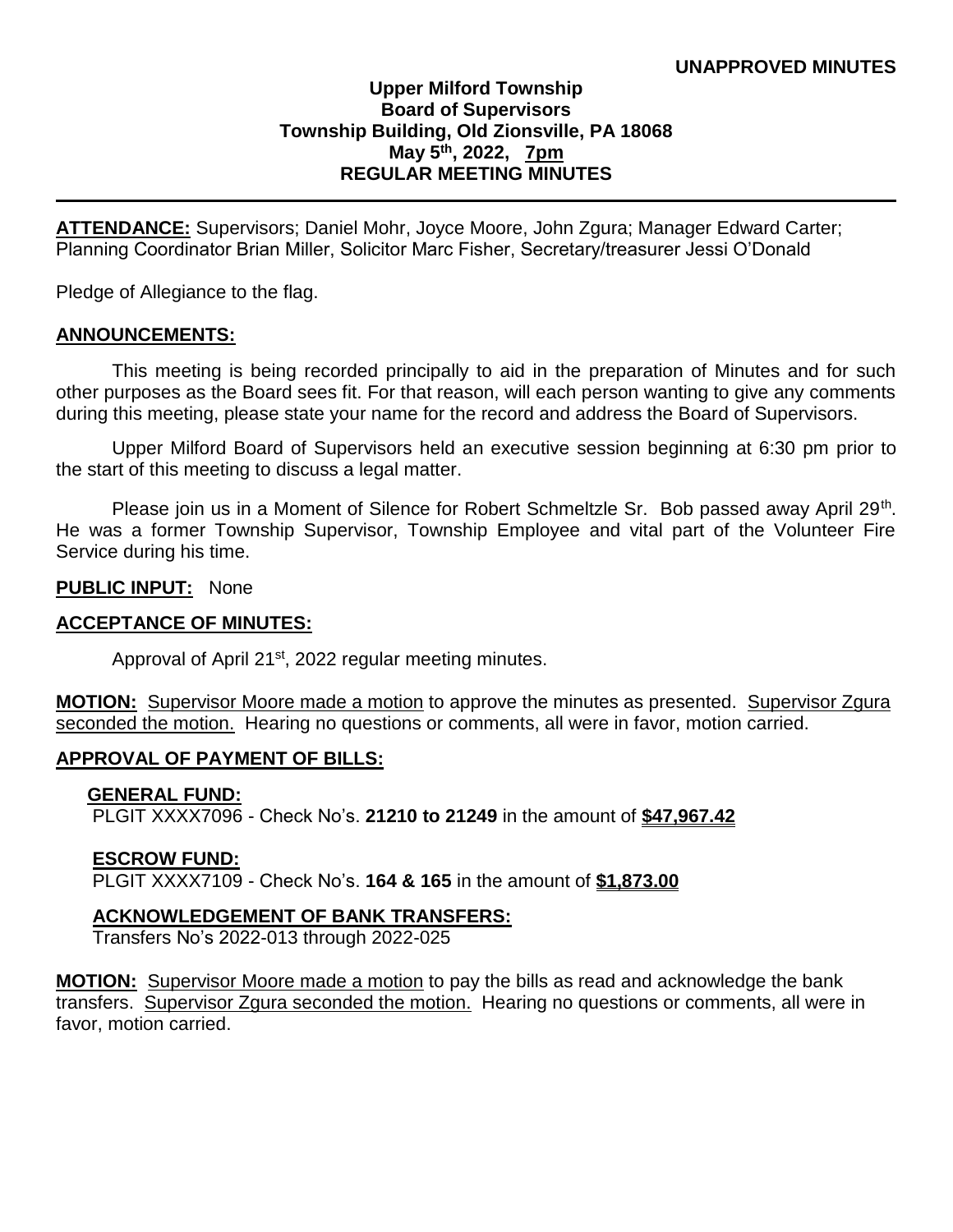# **SOLICITOR'S REPORT:**

1.) Public Hearing - ASA Inclusion – Martiucci Approval - Resolution 2022-031

Solicitor Fisher opened the public hearing for the inclusion of the Martiucci Parcel to the Township Agricultural Security Area at 7:02 pm. Solicitor Fisher noted that the property was advertised and posted for the required time frame. Hearing no comments the Public Hearing was closed at 7:03 pm.

**MOTION:** Supervisor Moore made a motion to approve Resolution 2022-031 for the inclusion of 4768 Wendi Dr. into the Agricultural Security Area. Supervisor Zgura seconded the motion. Hearing no questions or comments, all were in favor, motion carried.

## **OLD BUSINESS:** None

## **NEW BUSINESS:**

1.) Resolution 2022-030 – Fire Company Activity Approval

This resolution is to follow compliance information with Act 108 which made changes to the Workers Comprehensive regulations in regard to Volunteers for Volunteer Fire Companies.

**MOTION:** Supervisor Moore made a motion to approve Resolution 2022-030 confirming, approving and acknowledging worker' compensation coverage for certain members of volunteer fire companies located within Upper Milford Township. Supervisor Zgura seconded the motion. Hearing no questions or comments, all were in favor, motion carried.

 2.) Appointment of P. Hall to the Recreation Committee to fill term until Jan. 6, 2025, A. Ashbrook to fill term until Jan. 4, 2027, J. Lebeduik to fill open term until Jan 6, 2025 a. Memo from Secretary Jessi O'Donald

Memo from Secretary O'Donald: There are three open terms on the recreation committee. At this time Angela Ashbrook and Pamela Hall are interested in filling two of those terms. At this time the Recreation Committee Chairman Robert Mutchler would like to recommend to the Board of Supervisors the appointment of Pamela Hall to fill the remainder of Bailey Meyer's term until January 6, 2025, Angela Ashbrook to fill the open term left by Melissa Palmer until January 4, 2027 and John Lebeduik to fill the remainder of Wendy Ashby's term until January 6, 2025.

**MOTION:** Supervisor Moore made a motion to approve Recreation Committee appointments as per the memo from Secretary O'Donald dated May 5<sup>th</sup>, 2022 and outlined above. Supervisor Zgura seconded the motion. Hearing no questions or comments, all were in favor, motion carried.

## **DEP MODULES / SEWAGE PLANNING:** - None

## **PLANNING COMMISSION – OLD BUSINESS:** - None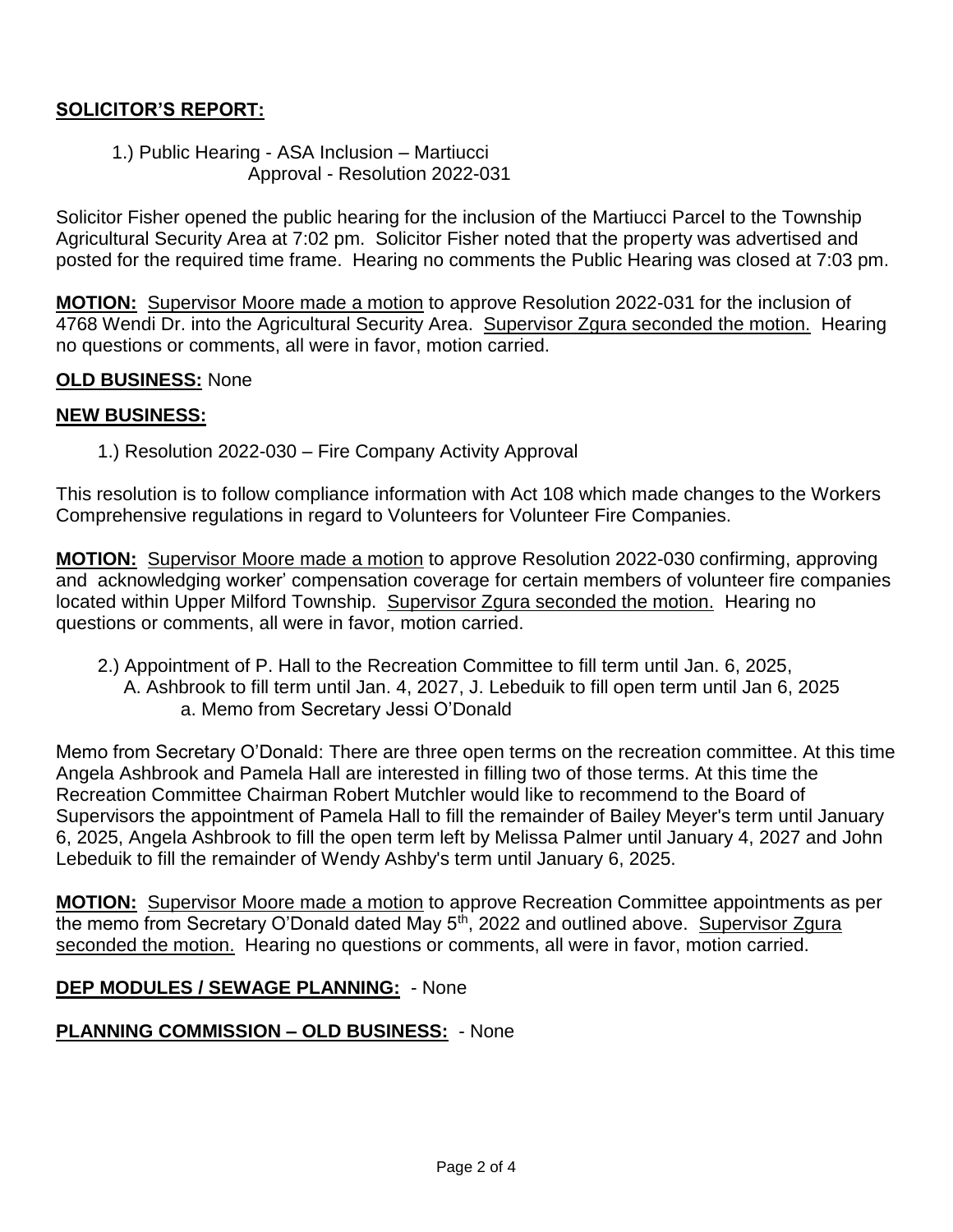# **PLANNING COMMISSION – NEW BUSINESS:**

1.) Approval for Time Extension for 6334 Chestnut St Land Development – until 12/31/2022 a. Letter from Planning Coordinator Brian Miller

The timeframe for the 6334 Chestnut Street Land Development for Colt Hershinger will expire May 28th, 2022. After discussion with the Applicants Consultant an extension date of 12/31/22 is requested. The 12/31/22 date would align with our typical dates for time extensions. If you agree with the extension of time the Solicitor and I can complete that process with the Applicant.

**MOTION:** Supervisor Moore made a motion to approve the Time extension request for the land Development at 6334 Chestnut St per Brian Miller's memo dated may 4<sup>th</sup>, 2022. Supervisor Zgura seconded the motion. Hearing no questions or comments, all were in favor, motion carried.

# **SUBDIVISIONS – IMPROVEMENTS:**

1.) William Weber – Tranquil Acres a. Public Appeal – William Weber

Mr. & Mrs. Weber were in attendance to ask relief to the Letter of credit that is held for their development, Tranquil Acres. This development has been held open due to one lot not having had a home built on it. There are no public improvements on this lot and the Stormwater swale has been in place since the final grading of the development many years ago. This is held open due to their NPDES permit and the Lehigh County Conservation District. They are trying to work with LCCD to close their permit. They are now older and the letter of credit is becoming burdensome.

Township Engineer Jeffery Ott has offered to contact LCCD and find out what the webers need to finish in order to get released from the NPDES permit and work with the Township Solicitor to make sure what at this point the Township is responsible for verifying complete so the Weber's can final their permit.

The Board of Supervisors directed staff and the Township engineer to look into this matter for the Weber's.

## **CORRESPONDENCE:** None

# **OTHER ISSUES:** - None

## **REPORTS:**

Emergency Services Committee Report: No Report

Township Emergency Management Coordinator: N/A

Emergency Services Call Report: Report on Website

Fire Companies: No Report

**Emmaus Library:** Lisa Marten reported that the Mini golf Fundraiser went very well and they plan to hold it again next year. Summer Reading program registration opens for the start of June 13<sup>th</sup> through August  $13<sup>th</sup>$ . June  $18<sup>th</sup>$  from 11 am to 3 pm will be the Summer Reading kickoff party.